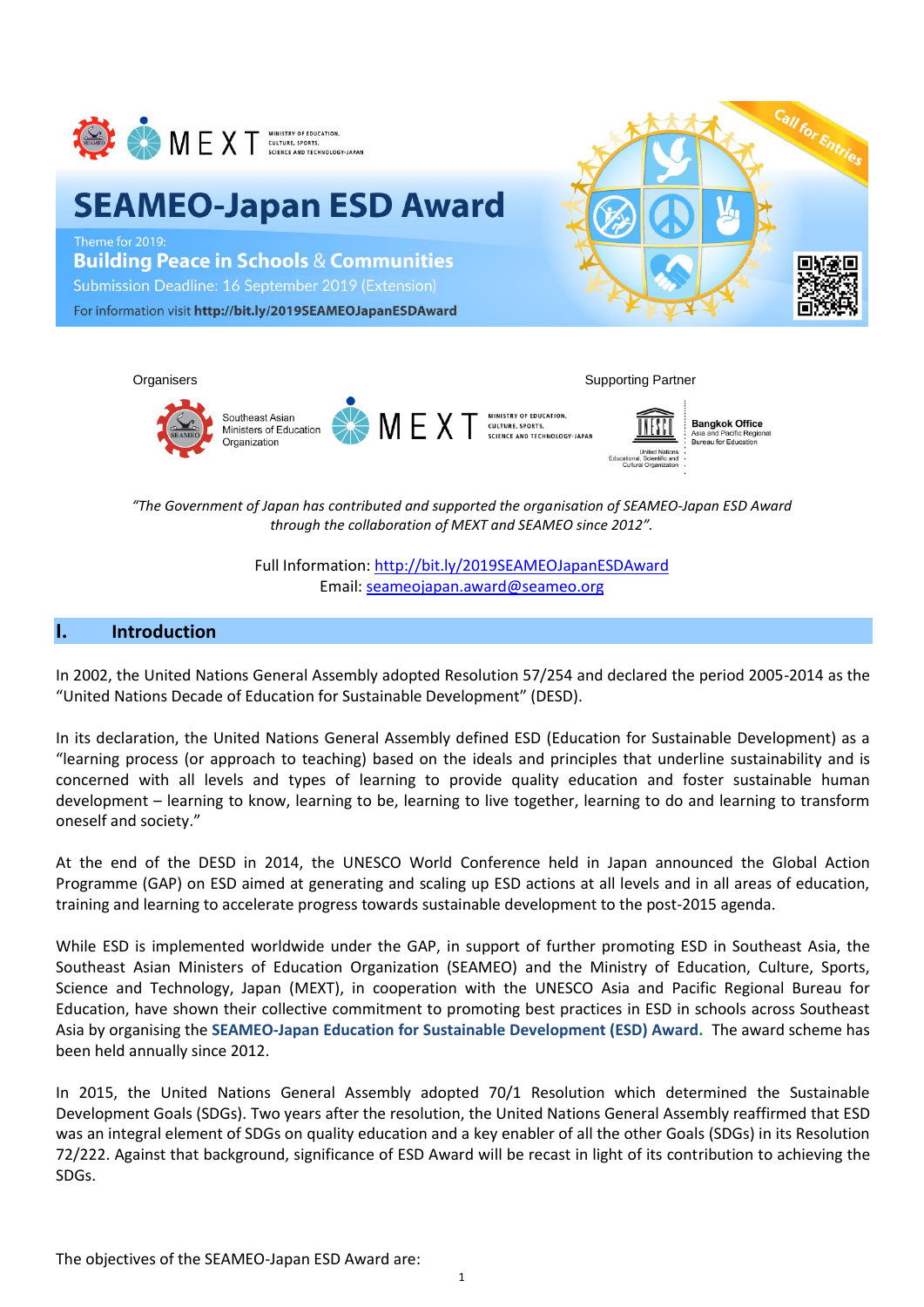- 1. To raise awareness of ESD in schools and communities across Southeast Asia;
- 2. To promote ESD best practices in schools and communities across Southeast Asia;
- 3. To share and exchange knowledge and best practices on ESD in schools across Southeast Asia and Japan;
- 4. To encourage networking among schools and communities which implement ESD practices in Southeast Asian countries and Japan; and
- 5. To support the Sustainable Development Goals (SDG) of United Nations.



\*The Sustainable Development Goals (SDGs) consist of 17 integrated and interdependent global goals with associated 169 targets, which aim to shift the world on to a path towards sustainable and resilient development.

https://sustainabledevelopment.un.org/sdgs

Since 2012, the Award has been conducted with the following themes and participated by the following number of participants.

| Year | <b>Theme</b>                                                   | <b>Number of</b><br>Participated<br><b>Schools</b> | <b>Participated Countries in Southeast Asia</b>                                                                                           |
|------|----------------------------------------------------------------|----------------------------------------------------|-------------------------------------------------------------------------------------------------------------------------------------------|
| 2012 | <b>Education for Disaster Risk</b><br>Reduction                | 69                                                 | 7 Countries:<br>Indonesia, Lao PDR, Malaysia, Myanmar, Philippines,<br>Thailand and Vietnam.                                              |
| 2013 | <b>Values Education</b>                                        | 126                                                | 8 Countries:<br>Brunei Darussalam, Indonesia, Lao PDR,<br>Malaysia,<br>Myanmar, Philippines, Thailand and Vietnam.                        |
| 2014 | Fostering Global Citizenship for<br>Sustainable Future         | 63                                                 | 9 Countries:<br>Brunei Darussalam, Indonesia, Lao PDR, Malaysia,<br>Myanmar, Philippines, Singapore, Thailand and Vietnam.                |
| 2015 | Safeguarding our Cultural Traditions                           | 90                                                 | 10 Countries:<br>Brunei Darussalam, Cambodia, Indonesia, Lao PDR,<br>Malaysia, Myanmar, Philippines, Singapore, Thailand, and<br>Vietnam. |
| 2016 | <b>Saving Energy</b>                                           | 43                                                 | 8 Countries:<br>Brunei Darussalam, Indonesia, Lao PDR,<br>Malaysia,<br>Myanmar, Philippines, Singapore, and Thailand.                     |
| 2017 | <b>Improving Health and Nutrition</b>                          | 56                                                 | 8 Countries<br>Brunei Darussalam, Indonesia, Malaysia,<br>Myanmar,<br>Philippines, Singapore, Thailand, and Vietnam.                      |
| 2018 | Applying Local Wisdom for<br><b>Environmental Conservation</b> | 94                                                 | 7 Countries:<br>Brunei Darussalam, Indonesia, Cambodia,<br>Malaysia,<br>Myanmar, Philippines, and Thailand.                               |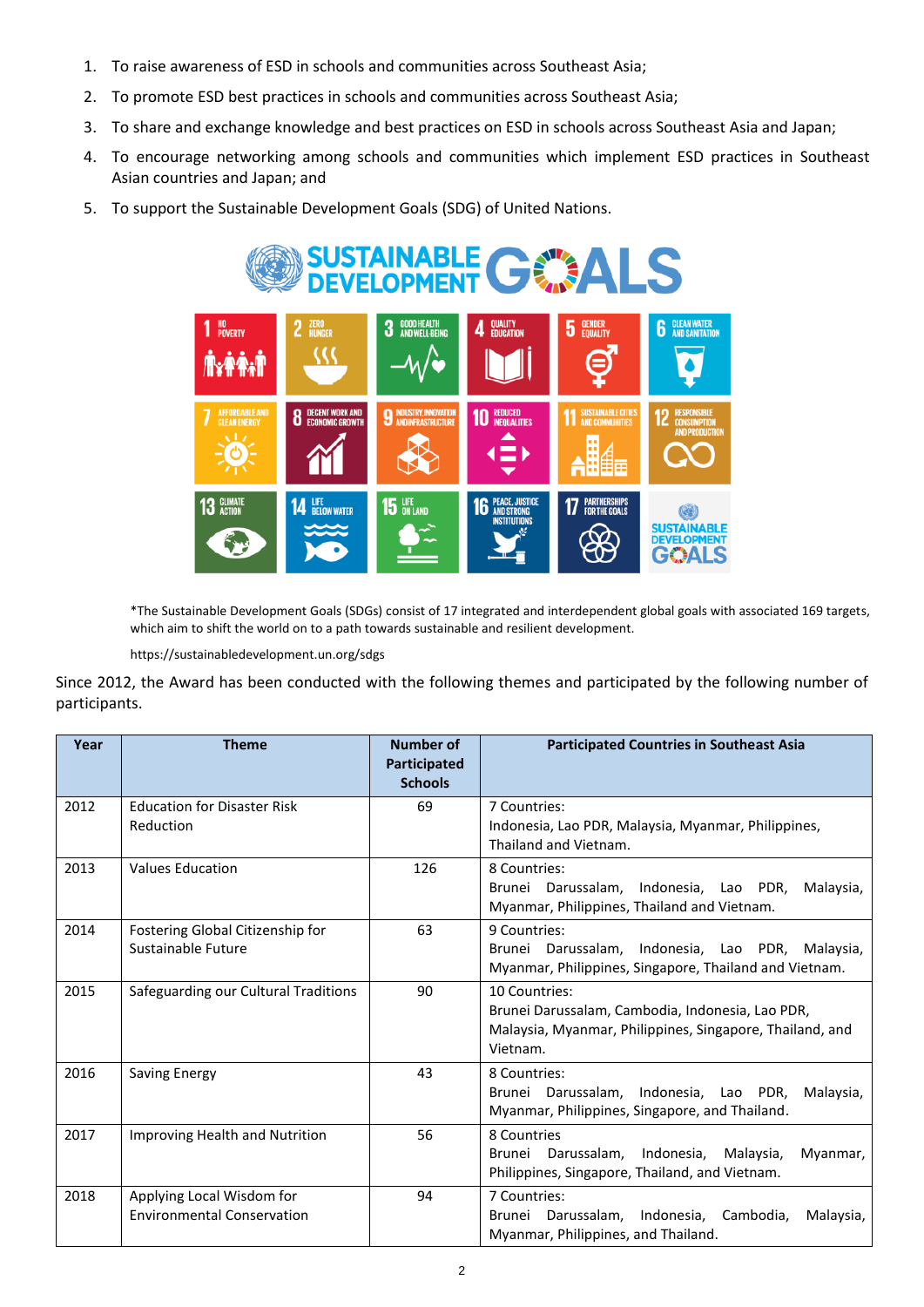#### **II. Theme for 2019: "Building Peace in Schools and Communities"**

*"No one is born hating another person because of the color of his skin, or his background, or his religion. People must learn to hate, and if they can learn to hate, they can be taught to love, for love comes more naturally to the human heart than its opposite."- Nelson Mandela<sup>1</sup>*

In an increasing diverse world, it is essential for students to learn about diversity and acceptance from one another at an early age. Fear of difference is often the root of bullying behavior, just as it is the root of discrimination and prejudice.<sup>2</sup>

Considering the increasing of conflicts and violence happened in our societies, the 2019 SEAMEO-Japan ESD Award selects the theme "**Building Peace in Schools and Communities**"

The most significant way of promoting **a culture of peace** is through **peace education**. **Peace education** does not simply mean learning about conflicts and how to resolve them carefully. It should also involve participation of young people in expressing their own ideas, and cooperating with each other in order to eliminate violence in our individual lives, in our communities, and in our societies<sup>3</sup>.

Peace education, or an education that promotes a culture of peace, is essentially transformative<sup>4</sup>. Peace education is the process of acquiring the values, the knowledge, and developing the attitudes, skills, and behaviors to live in harmony with oneself, with others, and with the natural environment<sup>5</sup>. With the help of peace education, people can learn to have mutual respect for each other, and celebrate each and every human being's uniqueness and humanity<sup>6</sup>.

The objectives of this year's award scheme are:

- 1. To raise awareness of peace education and sustainable development in schools and communities in Southeast Asia and Japan.
- 2. To promote and share initiatives and good practices that support sustainable development through the integration of peace education into the holistic school programmme and the school's contributions in improving/developing "culture of peace" in the communities.
- 3. To encourage schools to develop and improve current ESD activities and programmes.

Under the theme of "**Building Peace in Schools and Communities**," the school entry should cover the following criteria:

**1.** The entry should be relevant to the theme, and provide details of **"Peace Education"** that the school has **applied for building peace in the school environment and in the community.** 

The entry can be related to some of the following issues, but not limited to:

- Preventing bullying
- Conflict management and resolutions
- Violence reduction
- Non-discrimination
- Human rights
- Gender equality

<sup>1</sup> Project Peace for Schools[, http://www.thepeacecenter.org](http://www.thepeacecenter.org/) 

<sup>2</sup> Project Peace for Schools[, http://www.thepeacecenter.org](http://www.thepeacecenter.org/)

<sup>&</sup>lt;sup>3</sup> Loreta Navarro-Castro, and Jasmin Nario-Galace, Peace Education: A Pathway to a Culture of Peace, Center for Peace Education, Miriam College, Quezon City, Philippines, 2015.

<sup>4</sup> Loreta Navarro-Castro, and Jasmin Nario-Galace, Peace Education: A Pathway to a Culture of Peace, Center for Peace Education, Miriam College, Quezon City, Philippines, 2015.

<sup>5</sup> [https://en.wikipedia.org/wiki/Peace\\_education,](https://en.wikipedia.org/wiki/Peace_education) 2019

<sup>6</sup> [http://www.edurite.com/blog/peace-education-importance-of-peace-education/7290/,](http://www.edurite.com/blog/peace-education-importance-of-peace-education/7290/) 2019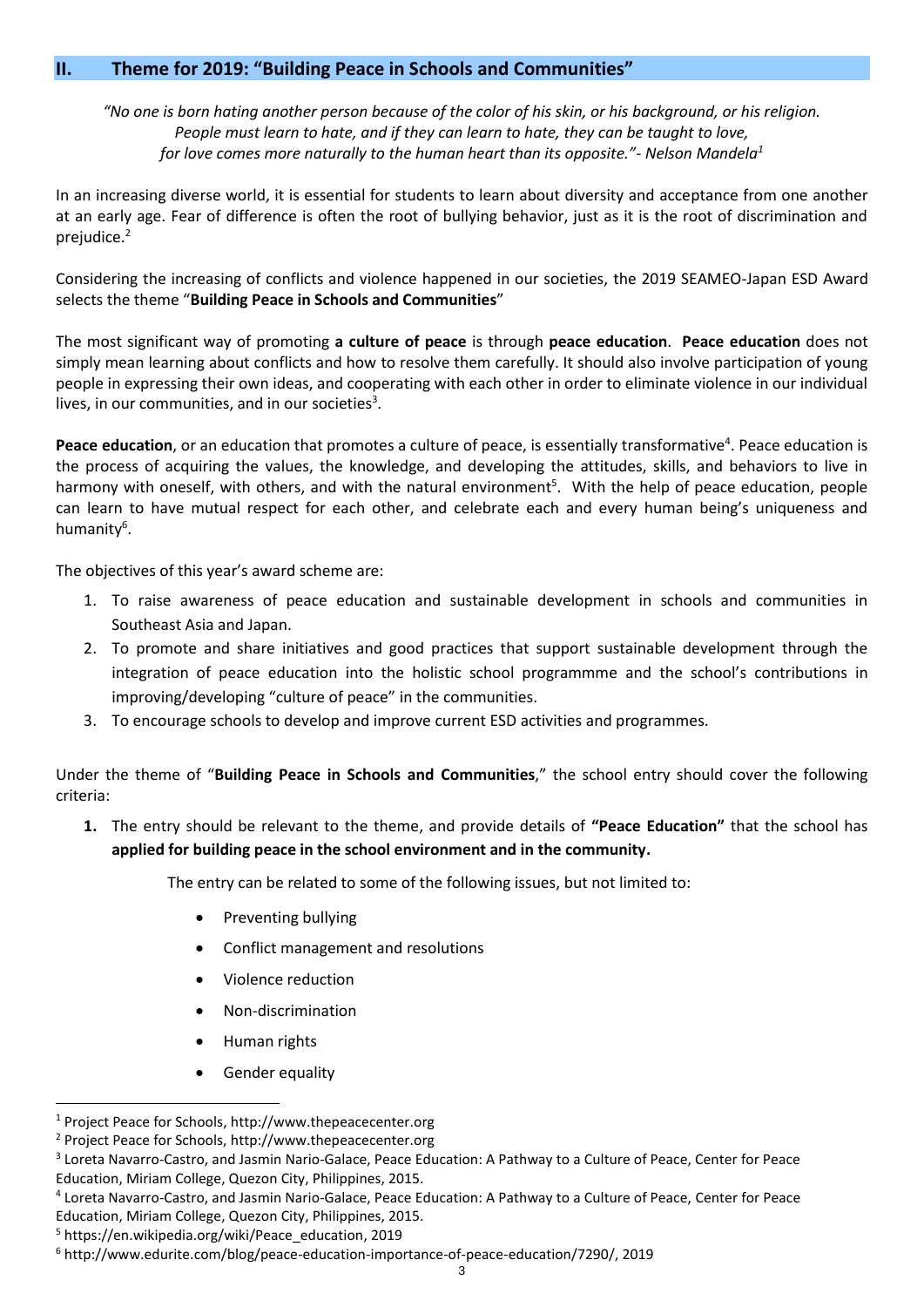- Inter-cultural understanding
- **Interfaith**
- etc. which is related to building the 'Culture of Peace'
- 2. The entry should demonstrate how the school's programme can promote the culture of peace through **community engagement** that create mutual beneficial partnerships, deepen student learning experiences, support student growth, and sustain the society.
- 3. The entry should demonstrate the **transformation** of "*knowledge*", "*skills*", "*attitudes/values*", "*behaviors*", and "*daily practices*" of students, parents and community after participating in the school's programme.
- 4. The entry should demonstrate clear **information dissemination** on how the school transfers the knowledge or shares the practices to other schools, and to people in the communities for building the culture of peace.
- 5. The school should clearly demonstrate the **integration of peace education in all schools' aspects** such as school policy, management plan, curriculum, teaching and learning practices, co-curricular and student activities, partnership efforts, community participation, and so on. (Please refer to the "Submission Form".)

#### **III. All schools in Southeast Asian countries are invited to enter the competition**

All public and private **kindergarten/elementary/secondary/vocational and technical schools** in 11 Southeast Asian countries – namely Brunei Darussalam, Cambodia, Indonesia, Lao PDR, Malaysia, Myanmar, Philippines, Singapore, Thailand, Timor-Leste and Vietnam – are invited to submit information about programmes, projects and activities that are related to the theme of this year's competition.

#### **IV. Prizes**

#### **1) 1st Prize Winner**

**-** USD\$1,500

**-** A study tour to Japan

(The organizer will sponsor the travel expenses for four to six persons, which includes round-trip airfares, accommodation for three nights, domestic transportation in Japan, interpreter, and visa fees).

#### **2) 2nd Prize Winner**

**-** USD\$1,000

## **3) 3 rd Prize Winner**

**-** USD\$500

#### **4) A Special Prize from the SEAMEO Secretariat for the best programme carried out in small schools of less than 250 students**

#### - USD\$1,000

All winning schools will receive a Plaque of Recognition and Certificate of Appreciation for teachers and students involved in planning and implementing the school's programme.

A representative from the winning schools will be sponsored to participate at the award presentation ceremony which will be held at the SEAMEO High Officials Meeting in Bangkok in November 2019.

All shortlisted schools will receive Certificate of Recognition for the school. The coordinators of shortlisted schools (Maximum of 2 persons) will receive the Certificate of Appreciation.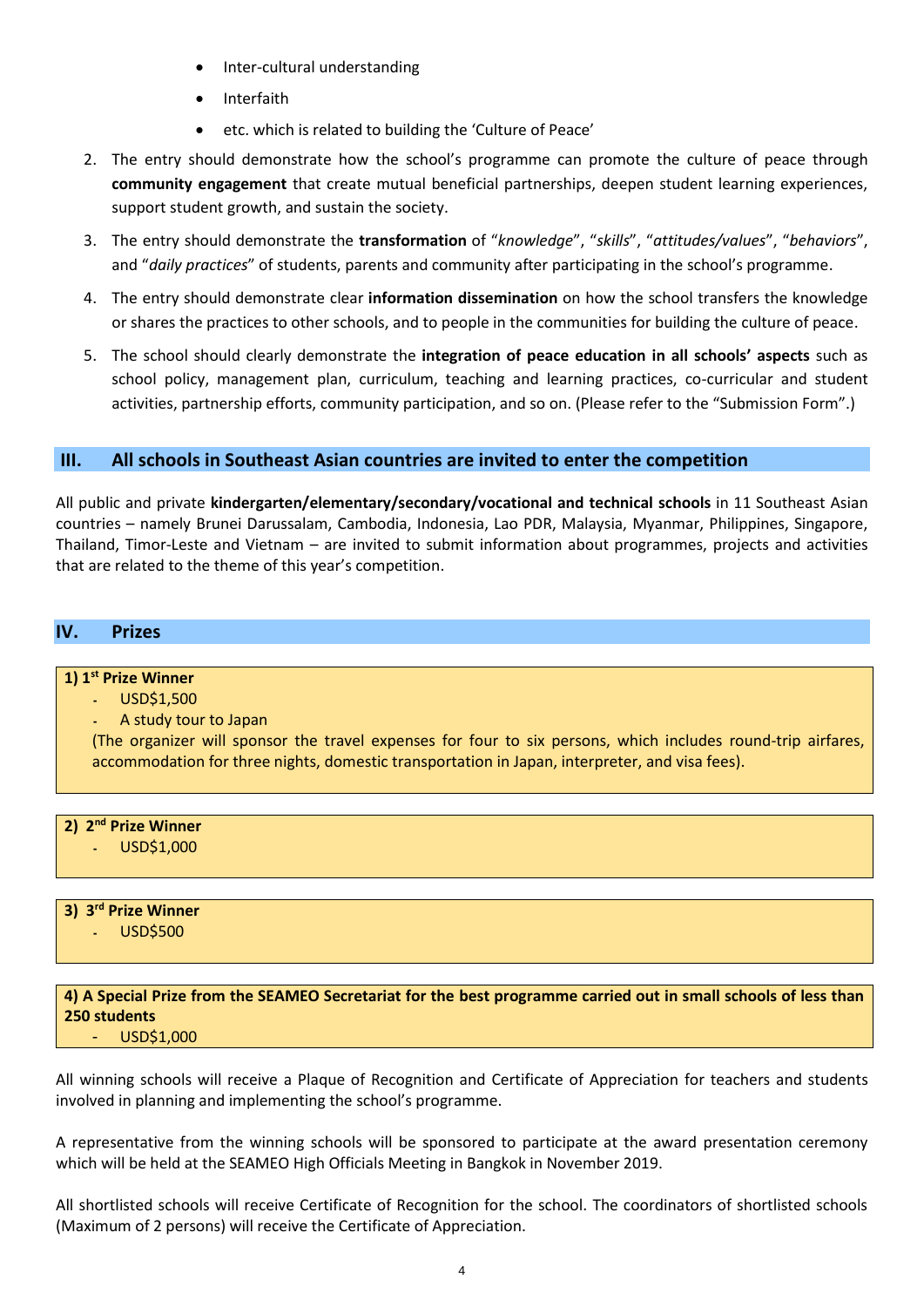All participating schools that have submitted entries relevant to the theme will be recognised (name, project name and country) on the SEAMEO website and receive the Certificate of Participation.

#### **V. Judging criteria**

The judging committee will consider the following criteria in selecting the winning schools:

#### **1. Integration of Strategies/ Modalities for Implementation**

- Implementation of peace education is emphasized and incorporated into school policies, management plans, and teaching and learning programmes within the school.
- The school has demonstrated clear effective strategies, steps, and activities in applying peace education for building the culture of peace in school and communities.
- The school has demonstrated the use of participatory processes involving students, teachers, parents, communities' stakeholders and partners – in planning and implementing the programmes.
- Appropriate and effective methods and resources are used to implement the programmes.
- Monitoring and evaluation mechanisms or processes are identified to ensure the immediate and long-term outcomes of the programmes.

#### **2. Innovation and Creativity**

- The school's programme has demonstrated innovative practices in promoting culture of peace in the school and communities.
- The school's programme has demonstrated innovative practices in integrating peace education and current education system.
- The school has demonstrated innovative ideas for utilising available resources.
- The entry is a new idea or an improved/adapted version of existing activities.

#### **3. Teaching and Learning Approaches**

- The school has demonstrated effective teaching and learning approaches that have been applied to improve the culture of peace in its school and community environment.
- The school has embedded the proper knowledge, skills, attitudes, values, behaviors and daily practices into subject disciplines and incorporated ESD principles and pedagogical methods to ensure that students are able to connect the practices in their daily life, and community.
- The teaching and learning approaches has demonstrated the change or transformation of attitudes, values, and behaviors of students and teachers.

#### **4. Engagement of Community**

- The school has engaged community-level partners such as community stakeholders, experts, cultural bearers, elders, local leaders, practitioners and parents who provide information and guidance on peace education.
- The school has engaged multi-sector partners such as education institutions, teacher-training institutions, schools, cultural institutions and professional associations to co-implement the school's programme.
- The school's programme has strengthened students' involvement in the local community, especially for peace building.
- Through the school's programme, the school has engaged and contributed to the development of local community, not just only parents.

#### **5. Sustainability**

- The school has promoted peace education within the school management plan and teaching and learning activities across subjects for a long-term action strategy.
- The school has demonstrated a clear future plan on how to sustain the programme.

#### 6. **Interrelationship with other Sustainable Development Goals (SDGs)**

• The school has demonstrated that the school's programme has integrated the improvement of other SDGs, not the individual pursuit of each SDG, but has interrelation with other SDGs. Therefore, the school should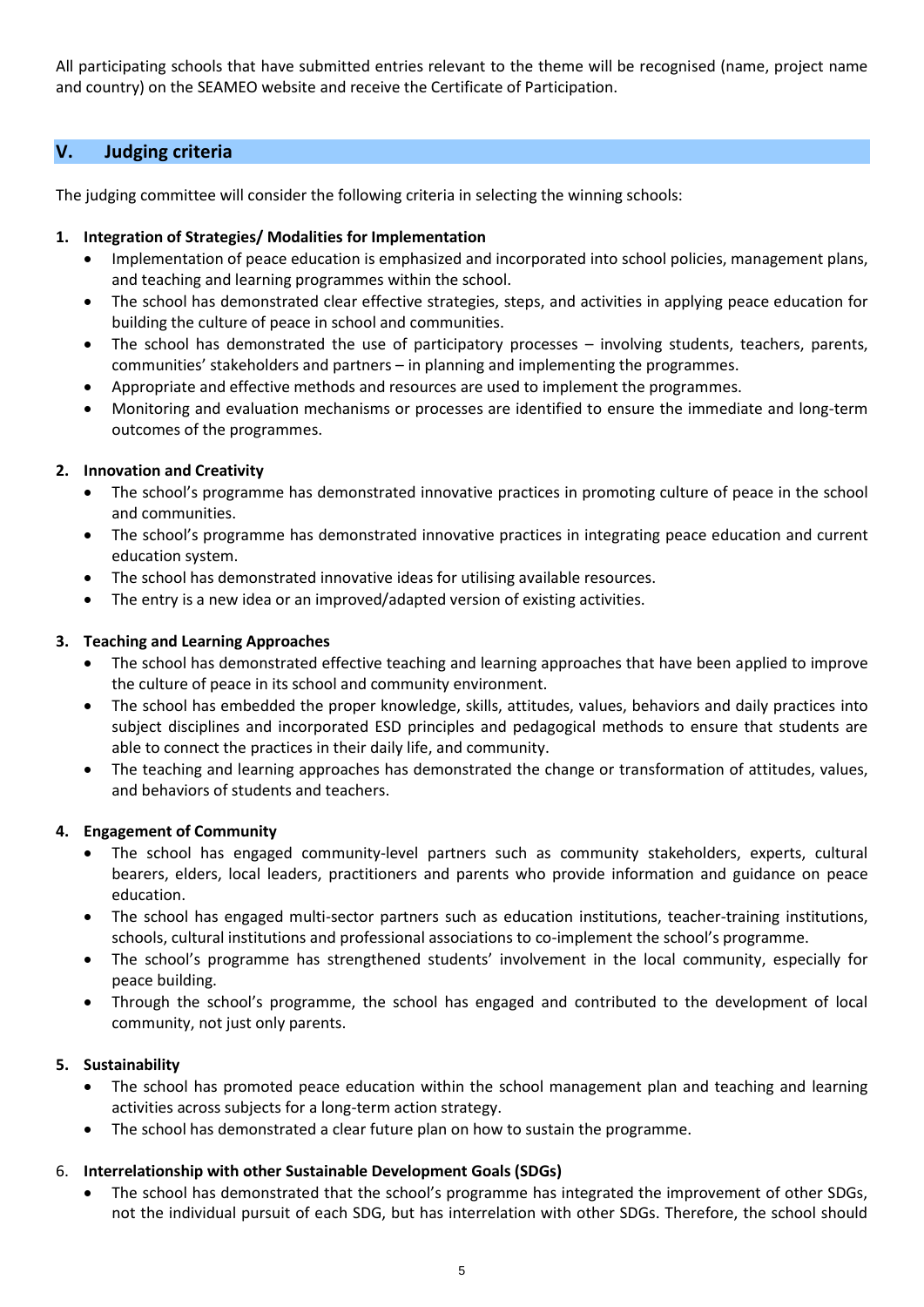make a clear statement in its application on how the school's programme connects to other SDGs apart from SDGs 10 (Reduce Inequalities) and SDGs 16 (Peace, Justice and Strong Institutions).

#### **7. Impacts**

- Results, during/after implementation, have revealed the effectiveness and benefits of the school's programme to students, teachers, parents and the wider communities.
- Information, data, and model collection about peace education has been effectively compiled, documented, and shared within the schools, among schools in one community, and at the broader provincial or national levels.

#### **VI. The judging committee**

The Judging Committee consists of experts in the areas of education, education for sustainable development, and peace education from Japan and the Southeast Asian region. The decision of the Judging Committee is final and challenges/appeals are not allowed.

#### **VII. Guidelines for submission of entries**

- 1. Schools can submit information about the school's programme/project/activity related to the theme "Building Peace in Schools and Communities" from **10 June to 16 September 2019 (extension).**
- 2. The deadline of entry submissions is **Monday, 16 September 2019.** (Late submission will not be accepted.)
- 3. Each school can submit only one entry.
- 4. The submission of the school's programme must be done through the template "**Submission Form of 2019 SEAMEO-Japan ESD Award**".

The Submission Form can be downloaded from the SEAMEO website:

<http://bit.ly/2019SEAMEOJapanESDAward>

or requested from email address: seameojapan.award@seameo.org.

- 5. Regarding the submission of entry, each school must adhere to the following format, as specified in the Submission Form:
	- a) Part I Information about the school;
		- 1) School name and contact details
		- 2) Brief information about the school such as number of teachers and students and educational level
		- 3) Contact details of the coordinator
	- b) Part II Information about the school's programme;
		- 1) Title of the school's programme
		- 2) Summary of the programme (one half-page of A4 sheet size)
		- 3) Background information or reasons why the school created the programme
		- 4) Objectives/goals of the programme
		- 5) Period of time when the programme was/has been started
		- 6) Key knowledge, skills, attitudes/values, and behaviors that you expect to develop from this programme
		- 7) Activities (Strategies, activities, or steps for implementation)
		- 8) Teaching and learning approaches/strategies that the school has integrated for peace education
		- 9) Participation with the community/roles of community
		- 10) Activities that the school, students, and teachers have contributed to the community
		- 11) Programme for monitoring and evaluation mechanisms and summary of results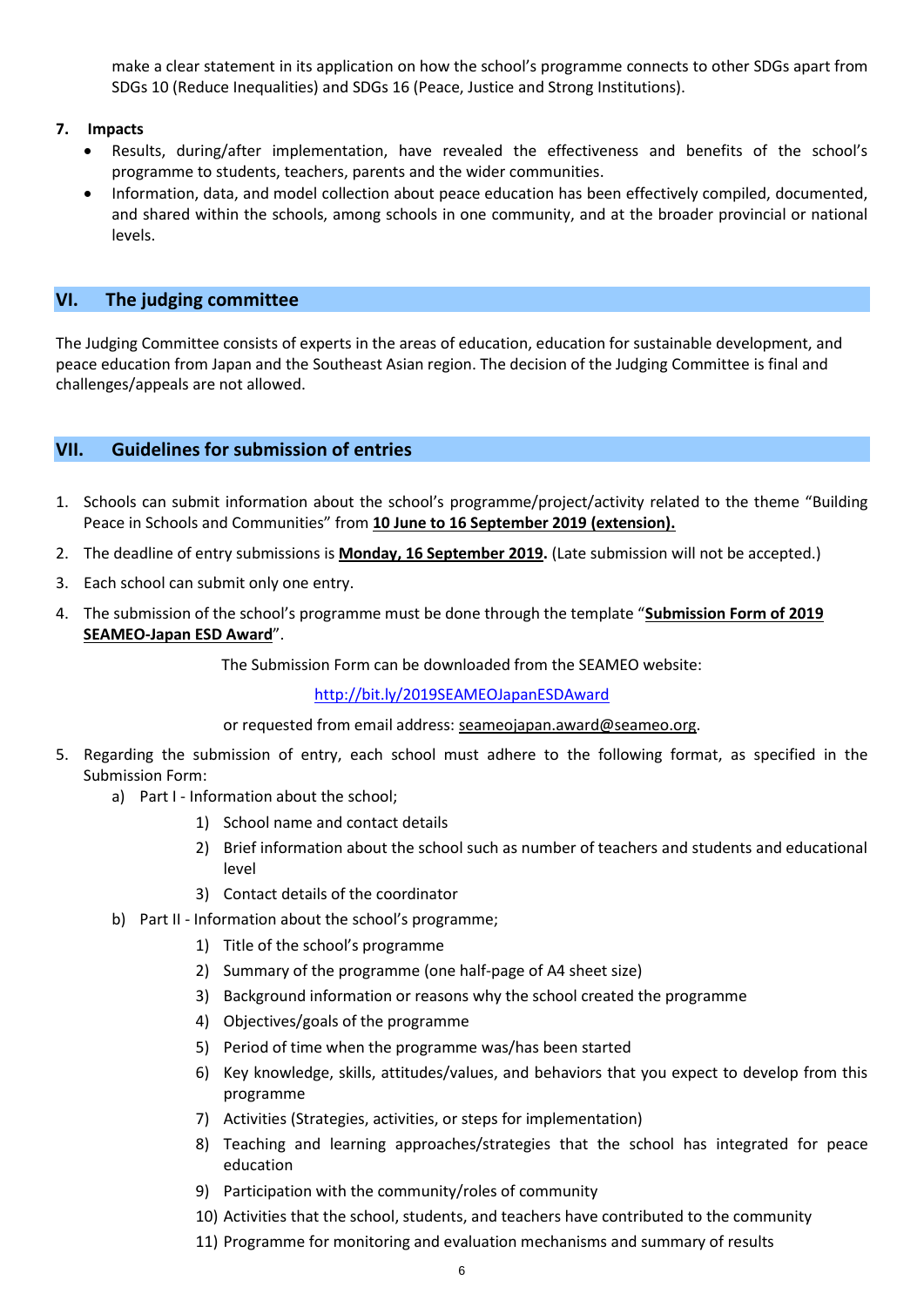- 12) Resources used for programme implementation
- 13) Benefits/impacts/positive outcomes of the programme to students, school and the wider community
- 14) Interrelationship of the school programme with other Sustainable Development Goals (SDGs)
- 15) Plan for sustainability and plan for scaling-up/expansion
- 16) Achievements from the school's programme "Building Peace in Schools and Communities"
- 17) List of attachments such as a copy of the school operational plan, action plan, learning/teaching materials, lesson plans, samples of student worksheet, manuals, etc.
- 18) Photographs related to the school programme (maximum of five photographs with captions written in English)
- 6. Information about the programme (Part II as above) **should not be over nine (9) pages of A4 in total**. The information should be written in **Times New Roman font, 11-12 point size**. (A half-to-one page A4 sheet size about the project overview should be included.)
- 7. Information about the programme and the photo captions must be in English. The teaching and learning materials can be in local languages, however a brief translation in English should be provided.
- 8. All submissions should include related photos. A maximum of **five (5)** photographs with captions written in English can be attached in the Submission Form.
- 9. All submissions can be attached with a maximum of **five (5)** supporting documents (Optional).
- 10. **How to Submit the Entry**: Schools can submit the completed "Submission Form of 2019 SEAMEO-Japan ESD Award" and maximum of 5 supporting documents/materials to the SEAMEO Secretariat by 2 options:

#### **Option 1: By Google Link (Teachers should have a gmail email account.) Submitting the application and 5 supporting documents to the following GOOGLE LINK:**

#### **<http://bit.ly/2019ESDAward-submission>**

If the school has difficulties in submitting the entry and documents to the above google link, please email to: [seameojapan.award@seameo.org](mailto:seameojapan.award@seameo.org)

#### **Option 2: By Email**

**Submitting the completed "Submission Form of 2019 SEAMEO-Japan ESD Award" and maximum of 5 supporting documents to the SEAMEO Secretariat by email.**

#### **Email: [seameojapan.award@seameo.org](mailto:seameojapan.award@seameo.org)**

Note: To align with the ESD practices and to save the environment and energy, the Committee will not accept the entry in hard copies.

11. All entries submitted to the SEAMEO Secretariat will be acknowledged. If the school has not received any acknowledgement of the receipt from the SEAMEO Secretariat within one week after the submission, please contact the SEAMEO Secretariat (Email: **[seameojapan.award@seameo.org](mailto:seameojapan.award@seameo.org)**).

#### **VIII. Important dates**

| 10 June to<br>16 September 2019 | Period for submission of entries to the SEAMEO Secretariat by schools.            |
|---------------------------------|-----------------------------------------------------------------------------------|
| (extension)                     |                                                                                   |
| <b>Monday 16 September</b>      | The last day for submission of entries.                                           |
| 2019                            | (The schools much ensure that the SEAMEO Secretariat receives their entries by 16 |
| (extension)                     | September 2019.)                                                                  |